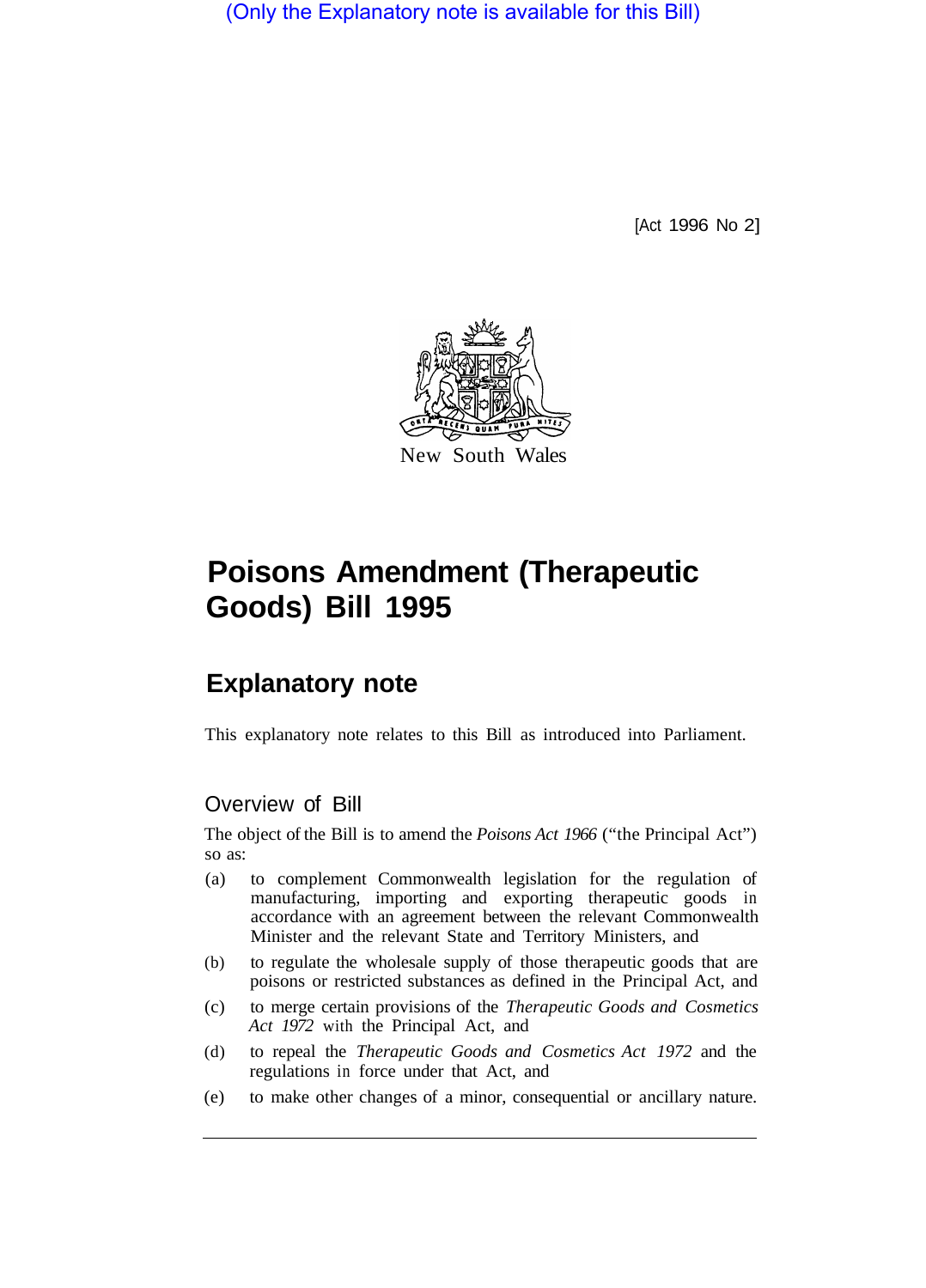Explanatory note

The manufacture and supply of cosmetics will no longer be regulated under New South Wales law on the repeal of the *Therapeutic Goods and Cosmetics Act 1972.* The manufacture of therapeutic goods will be regulated under Commonwealth therapeutic goods laws and the provisions of those laws that are to be applied as a law of New South Wales by proposed Part 4A of the Principal Act. The manufacture and supply of therapeutic devices in New South Wales will also cease to be regulated on the repeal of the *Therapeutic Goods and Cosmetics Act 1972.* However, despite the repeal of that Act, New South Wales consumer protection laws will continue to provide protection for consumers with respect to the manufacture and supply of defective therapeutic goods and therapeutic devices.

### Outline of provisions

**Clause 1** specifies the name (also called the short title) of the proposed Act.

**Clause 2** provides for the proposed Act to commence on a day or days to be fixed by proclamation.

**Clause 3** is a formal provision that gives effect to Schedule l, which contains amendments to the Principal Act.

**Clause 4** is a formal provision that gives effect to Schedule 2, which contains consequential amendments to other Acts.

**Clause 5** provides for the repeal of the *Therapeutic Goods and Cosmetics Act 1972* and the *Therapeutic Goods and Cosmetics Regulations.* 

#### **Schedule 1 Amendment of Poisons Act 1966**

#### **Amendments to Part 1 (Preliminary)**

One amendment changes the name (short title) of the Principal Act to the *Poisons and Therapeutic Goods Act 1966.* (See Schedule 1 [2].) Another amendment introduces definitions of *Analyst, Animal, Applied provisions, Authority, Commonwealth Act, Commonwealth administrative laws, Common wealth Department, Commonwealth Minister, Common wealth Secretary, Common wealth therapeutic goods laws, Listed goods, Manufacturer's licence, Registered goods, Regulated goods Representation, Supply by wholesale, Therapeutic device* and *Therapeutic goods.* (See Schedule 1 [3].) Schedule 1 [5] replaces the definition of Supply. The remaining amendments to Part l are of a minor or consequential nature. (See Schedule 1 [4] and [6]–[11].)

Explanatory note page 2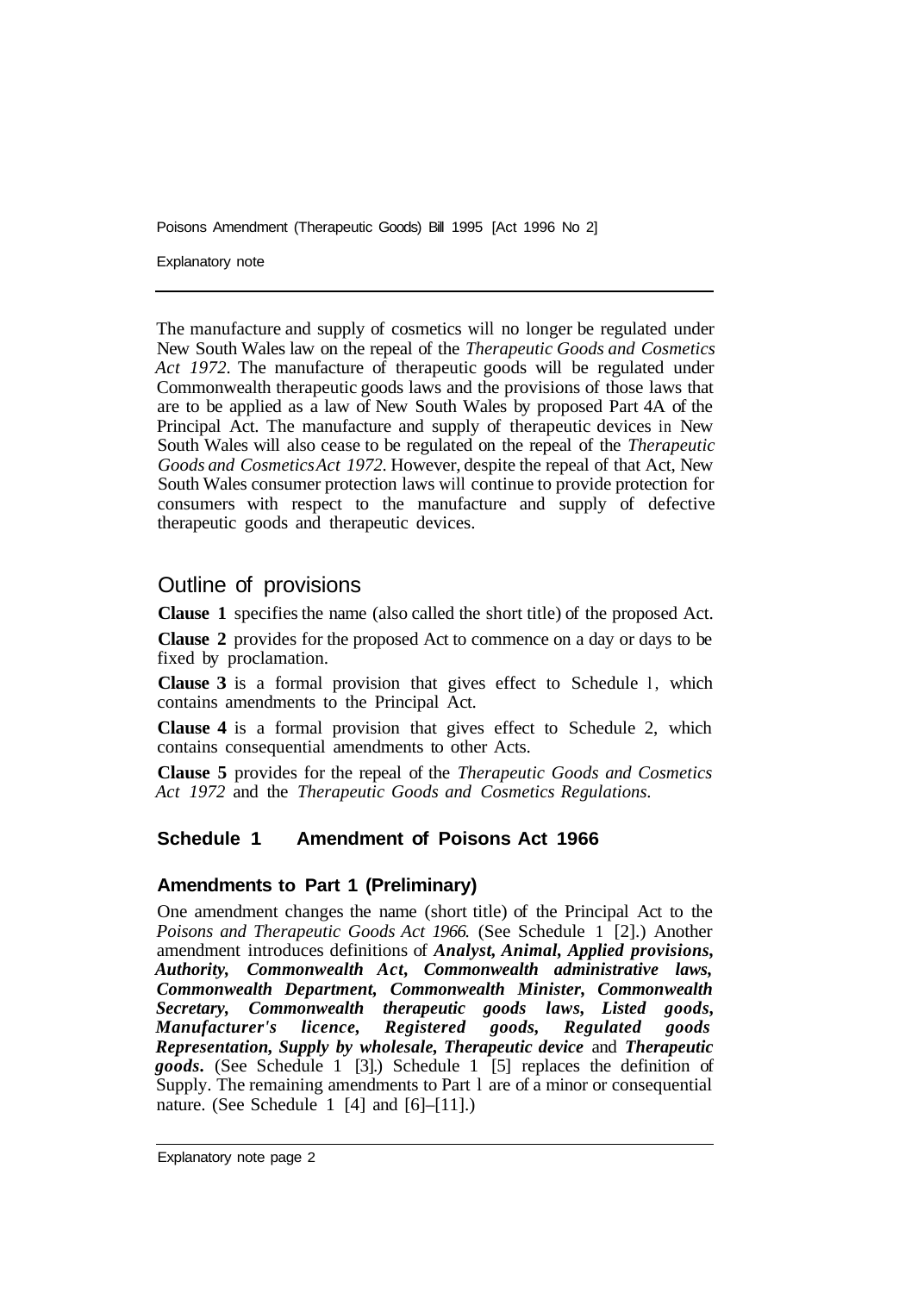Explanatory note

#### **Amendments to Part 3 (Poisons and restricted substances)**

Part 3 of the Principal Act imposes restrictions on the supply and possession of poisons specified in Schedules 1, 2 and 3 of the Poisons List and of restricted substances (Schedule 4 poisons). Section 9 (Supply of certain substances prohibited) and section 9A (Obtaining substances by false representation) are to be replaced by proposed sections 9–12. (See Schedule  $1$   $[12]$ .)

Proposed section 9 will prohibit the wholesale supply of poisons and restricted substances for therapeutic use in humans or animals, except under a wholesaler's licence or wholesaler's authority issued in accordance with regulations made under the Principal Act.

Proposed section 10 (which replaces the existing section 9) will prohibit the supply otherwise than by wholesale of substances specified in Schedules 1, 2 and 3 of the Poisons List, except under a general supplier's licence or general supplier's authority issued in accordance with regulations made under the Principal Act. The prohibition will not however apply to medical practitioners, dentists, veterinary surgeons and pharmacists who supply those substances in the course of practising their professions. That section will also prohibit the supply of restricted substances except by:

- medical practitioners, dentists and veterinary surgeons, and
- pharmacists who supply those substances in accordance with the prescription of a medical practitioner, dentist or veterinary surgeon, and •
- "authorised persons" who supply those substances in accordance with the prescription of a medical practitioner and the substances are for patients or inmates of a designated hospital or institution, and
- other persons licensed or authorised by or under the Principal Act to supply those substances.

Proposed section 11 will prohibit holders of wholesalers' licences or wholesalers' authorities from supplying substances specified in Schedule 1, 2, 3 and 7 of the Poisons List and restricted substances to persons other than medical practitioners, dentists, veterinary surgeons, pharmacists and holders of manufacturers' licences, wholesalers' licences and wholesalers' authorities and others.

Proposed section 12 will make it an offence for a person to obtain or attempt to obtain a substance specified in Schedule 1, 2, 3 or 7 of the Poisons List, or a restricted substance, by means of a representation that the persons knows or ought to know is false.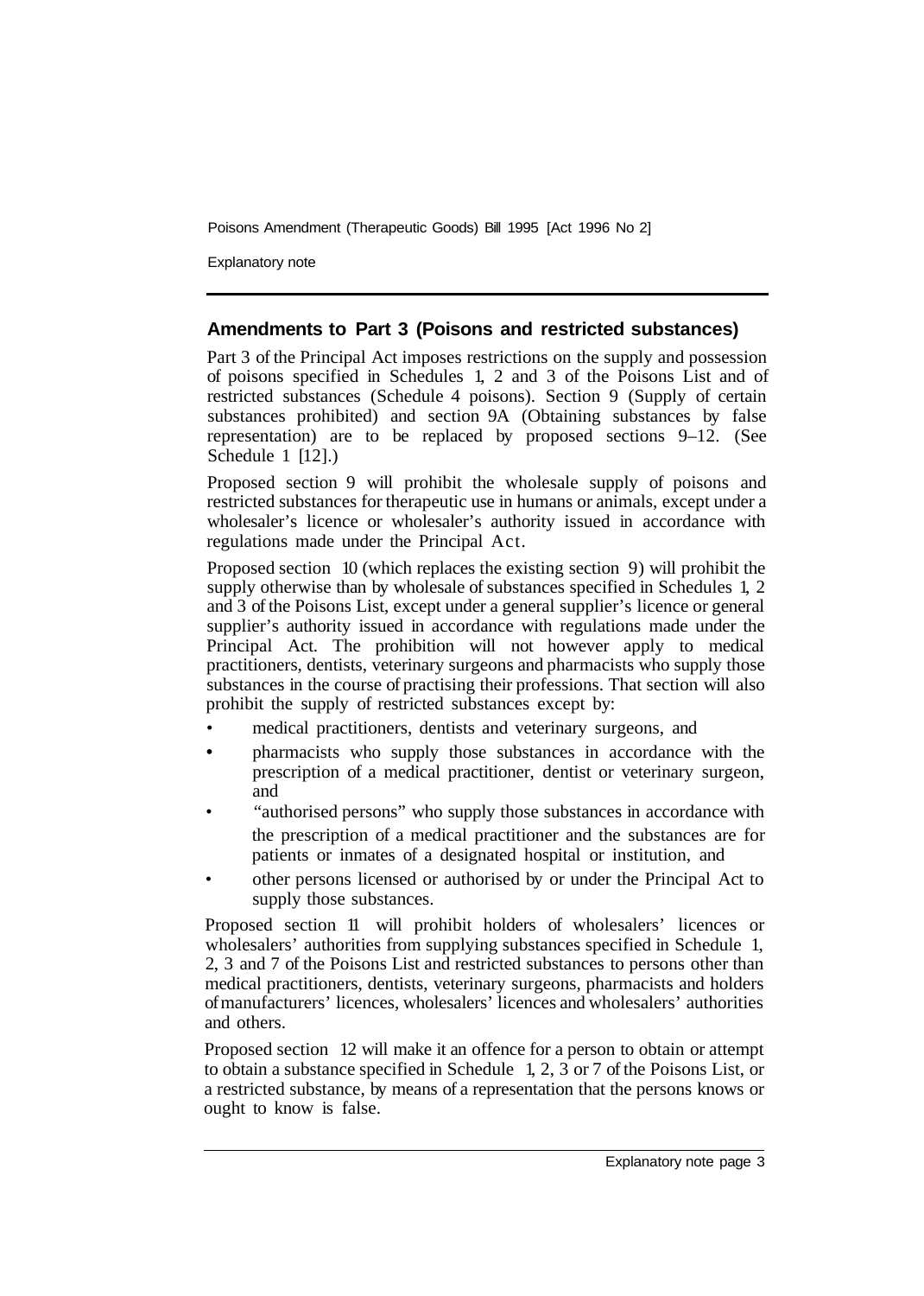Explanatory note

An amendment to section 17 (Regulations under Part 3) will make it clear that regulations can be made for the issue, renewal, refusal to issue or renew, suspension and cancellation of authorities for the purposes of Part 3. (See Schedule  $1$  [[17].)

Other amendments to Part 3 are consequential on the amendments to that Part mentioned above. (See Schedule 1 [13]–[16] and [18]–[22].)

#### **Proposed Part 4A (Application in New South Wales of Commonwealth therapeutic goods laws)**

The *Therapeutic Goods Act 1989* of the Commonwealth ("the Commonwealth Act") currently provides for a nationwide system for the regulation of manufacturing, importing and exporting therapeutic goods. It also provides for standards for therapeutic goods, advertising therapeutic goods and for the Australian Register of Therapeutic Goods. Amendments to the Commonwealth Act in 1993 allowed the Commonwealth to exercise functions under complementary State or Territory legislation. An agreement between the Commonwealth Minister and the State and Territory Ministers provides for the Commonwealth to assume responsibility for regulating the manufacture, export and import of therapeutic goods and for the States and Territories to regulate the wholesaling of such goods.

Proposed Part 4A is intended to give effect to the agreement as regards New South Wales. The Part contains proposed sections 31–33L. The Part contains the following provisions:

- Proposed section 31 applies the Commonwealth therapeutic goods laws (which comprise the *Therapeutic Goods Act 1989* of the Commonwealth and regulations, orders and "manufacturing principles" in force under that Act), as in force for the time being, as a law of New South Wales. The clause will also allow the Commonwealth therapeutic goods laws to be modified by regulations made under the Principal Act.
- Proposed section 32 provides for the applied provisions to be interpreted in accordance with Commonwealth rather than New South Wales statutory interpretation legislation.
- Proposed section 33 will enable the relevant Commonwealth Minister to exercise the same functions and powers under the applied provisions as that Minister has under the Commonwealth therapeutic goods laws as they apply to the Commonwealth.

Explanatory note page 4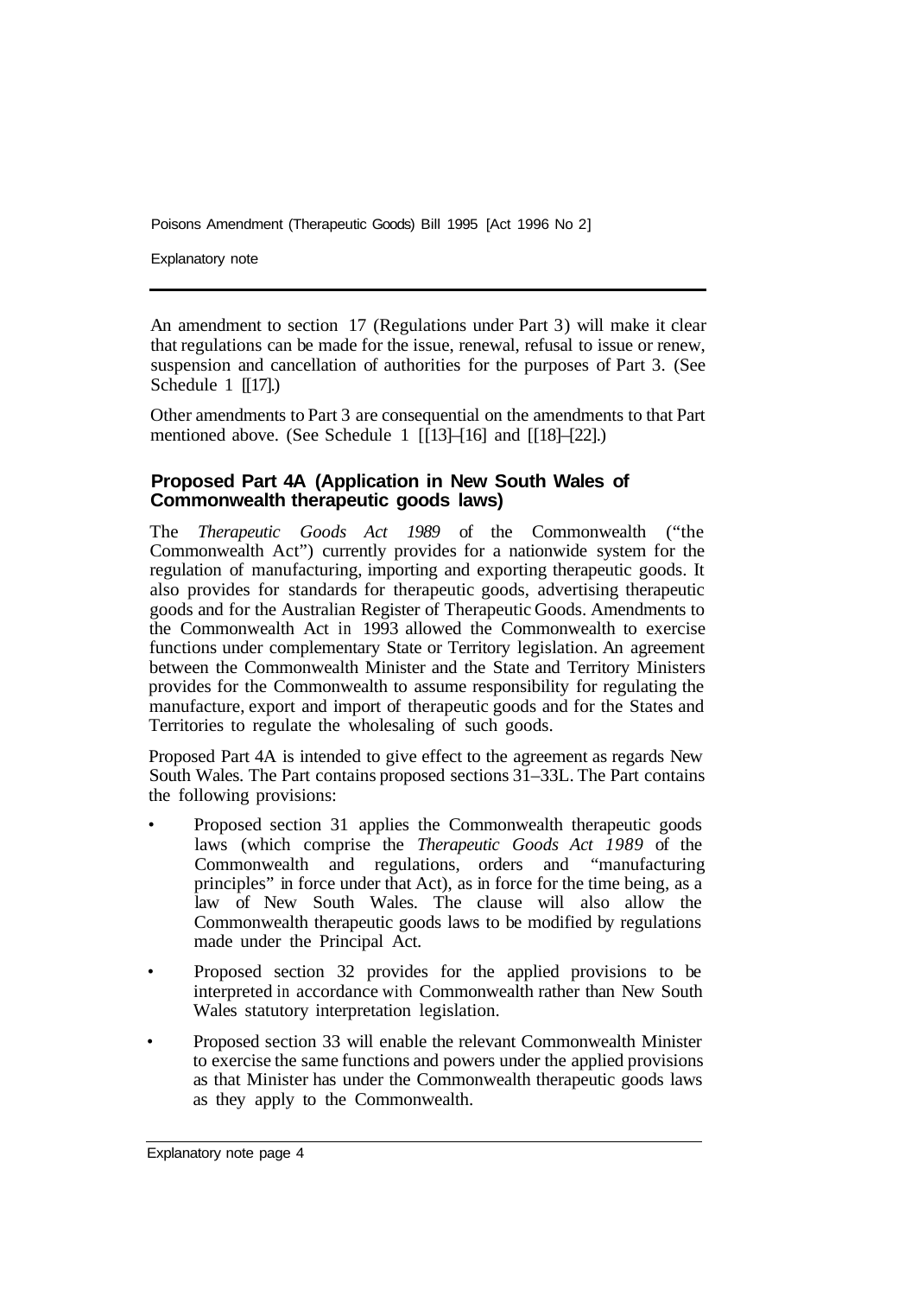Explanatory note

- Proposed section 33A will enable the relevant Commonwealth Secretary to exercise the same functions and powers under the applied provisions as he or she has under the Commonwealth therapeutic goods laws as they apply to the Commonwealth.
- Proposed section 33B will enable certain officers of the Commonwealth to exercise the same functions and powers under the applied provisions as they have under the Commonwealth therapeutic goods laws.
- Proposed section 33C provides for delegations of the Commonwealth Minister or the Commonwealth Secretary under section 57 of the Commonwealth Act to extend to the applied provisions.
- Proposed section 33D provides for appointments of persons to positions under the Commonwealth therapeutic goods laws (including appointments made before the commencement of the proposed section) to extend to the applied provisions.
- Proposed section 33E will apply Commonwealth administrative laws in relation to the applied provisions. Those laws include the *Administrative Appeals Tribunal Act 1975, Administrative Decisions (Judicial Review) Act 1977, Freedom of Information Act 1982, Ombudsman Act 1976 and Privacy Act 1988.* One of the consequences of this section is that the Commonwealth Administrative Appeals Tribunal will be able to review certain decisions of the Commonwealth Secretary under the applied provisions.
- Proposed section 33F deals with functions and powers conferred on Commonwealth officers and authorities under Commonwealth administrative laws applying because of proposed section 33E.
- Proposed section 33G provides that the object of Division 4 of the proposed new Part is to treat an offence against the applied provisions as if it were an offence against a law of the Commonwealth.
- Proposed section 33H provides for relevant Commonwealth laws to apply as laws of New South Wales in relation to offences against the applied provisions.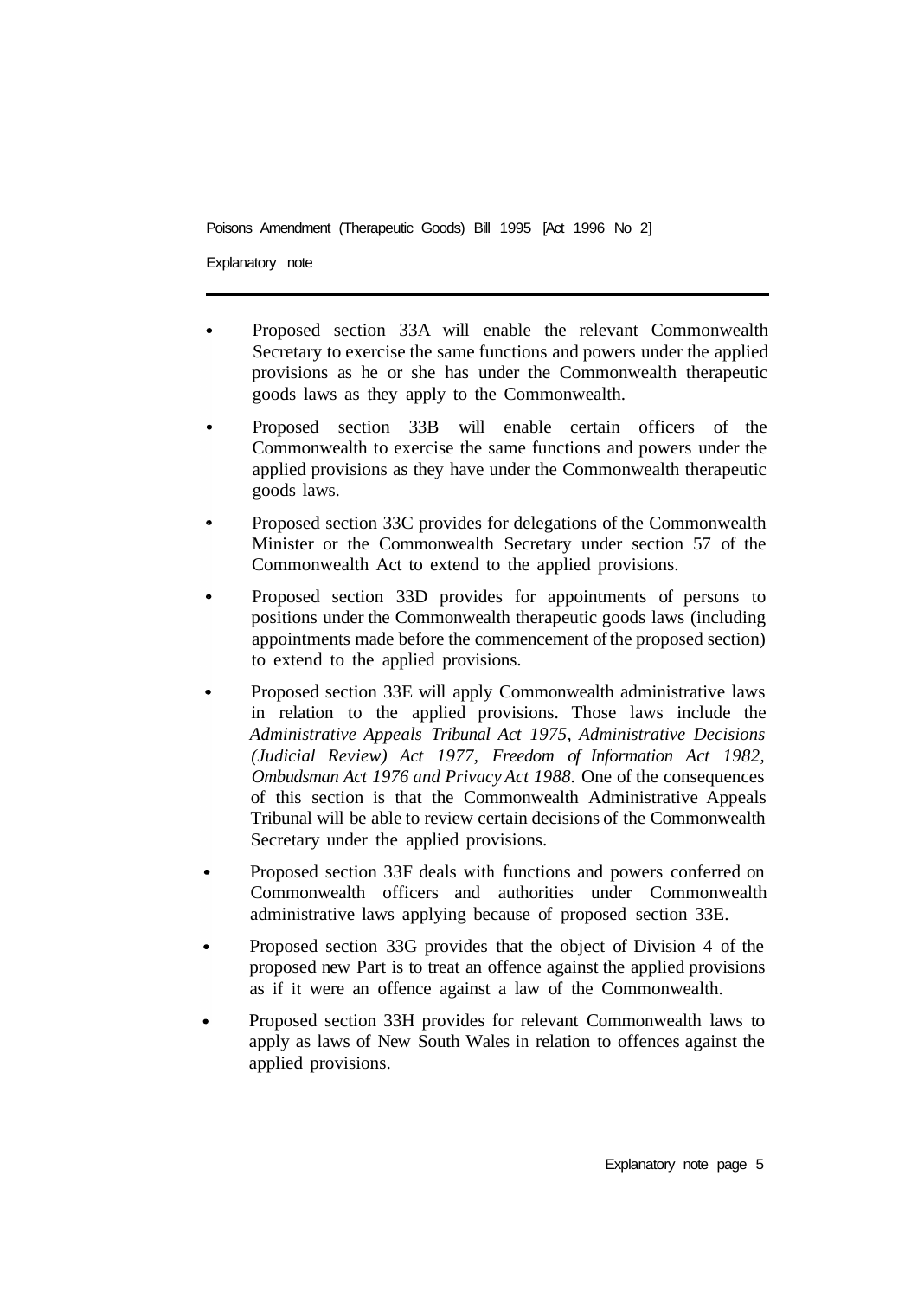Explanatory note

- Proposed section 33I provides that a Commonwealth officer (such as the Commonwealth Director of Public Prosecutions) or a Commonwealth authority will have the same functions and powers in relation to an offence against the applied provisions as that officer or authority has in relation to the corresponding offence against the Commonwealth therapeutic goods laws.
- Proposed section 33J will prevent a person from being punished for the same offence under both the applied provisions and the Commonwealth therapeutic goods laws.
- Proposed section 33K will confer jurisdiction on the Federal Court of Australia with regard to civil matters arising under the applied provisions.
- Proposed section 33L will allow the Commonwealth to retain fees paid to the Commonwealth Secretary under the applied provisions.

(See Schedule 1 [23].)

#### **Amendments to Part 5 (General)**

Proposed sections 34–36D will replace the existing sections 34–36. (See Schedule 1 [25].)

Proposed section 34 will prohibit the hawking of regulated goods from house to house and in public streets and other public places. *(Regulated goods* are substances listed in a Schedule of the Poisons List and those therapeutic goods that are not substances so listed.)

Proposed section 35 will enable the Director-General of the Department of Health to obtain information about regulated goods.

Proposed section 36 will prohibit the installation of an automatic machine for the supply of regulated goods and the supply of regulated goods by means of an automatic machine. The proposed section also provides that the occupier or person in control of premises is to be guilty of an offence if:

- an automatic machine for the supply of regulated goods is installed on the premises, or
- regulated goods are stored in such a machine, or
- regulated goods are supplied by means of such a machine.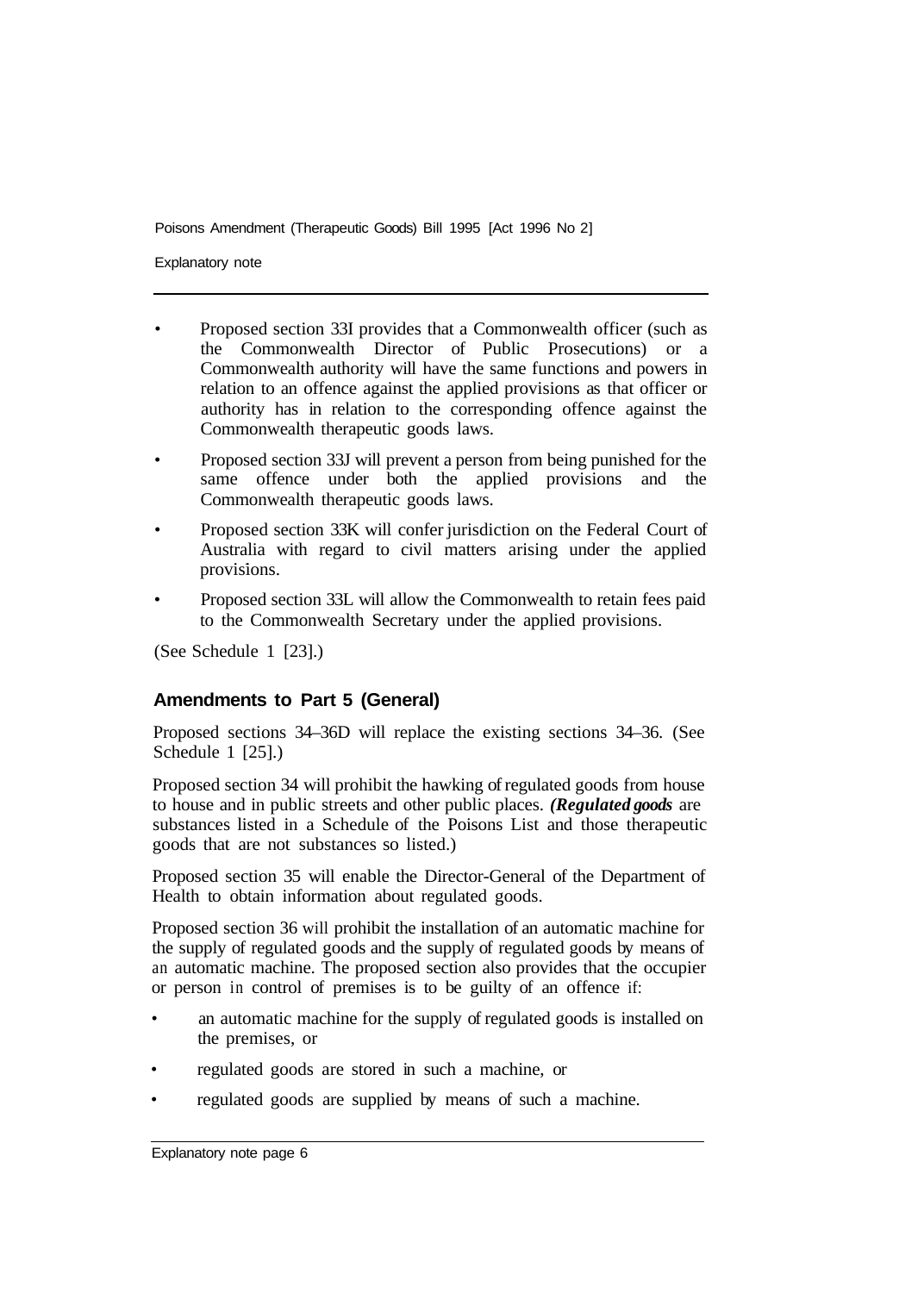Explanatory note

Proposed section 36A will make it an offence to supply by retail therapeutic goods for use in or on humans unless the goods are registered or listed under the Commonwealth Act or the goods are exempt goods or are the subject of an approval or authority under section 19 of that Act.

Proposed section 36B will make it an offence to supply therapeutic goods by retail after the relevant expiry date.

Proposed section 36C will make it an offence to use a therapeutic device of a kind prescribed by regulations made under the Principal Act, except under a user's licence issued under those regulations.

Proposed section 36D replaces the existing section 42 (Offences by companies) with a new provision that provides that, if a body corporate contravenes the Principal Act, each person who is a director, or is concerned in the management, of the body corporate is also guilty of the offence if the person knowingly authorised or permitted the contravention.

Proposed sections 37A and 37B deal with the appointment of analysts and the conduct of analyses. (See Schedule 1 [26].)

Proposed section 42 provides for the appointment of inspectors for the purposes of the Principal Act. A police officer is, by virtue of his or her appointment, an inspector for the purposes of that Act. Proposed section 43 updates the existing section 43, which deals with inspectors' powers of entry, inspection and seizure. Proposed section 43A will enable an authorised justice to issue a search warrant where an inspector is refused admission to premises or an attempt to obtain admission has been or is likely to be unsuccessful. (See Schedule 1 [34].)

Proposed section 45 replaces the existing sections 45 and 45B, which respectively provide for how proceedings for offences are to be dealt with and prescribe the period within which proceedings for offences under the Principal Act may be brought. (See Schedule 1 [35] and [36].)

Amendments to section 45C (Regulations) specify further matters with which regulations under the Principal Act may deal and will enable regulations under that Act to create offences punishable by penalties not exceeding 20 penalty units (\$2,000) or imprisonment for a term not exceeding 6 months, or both. (See Schedule 1 [38] and [39].)